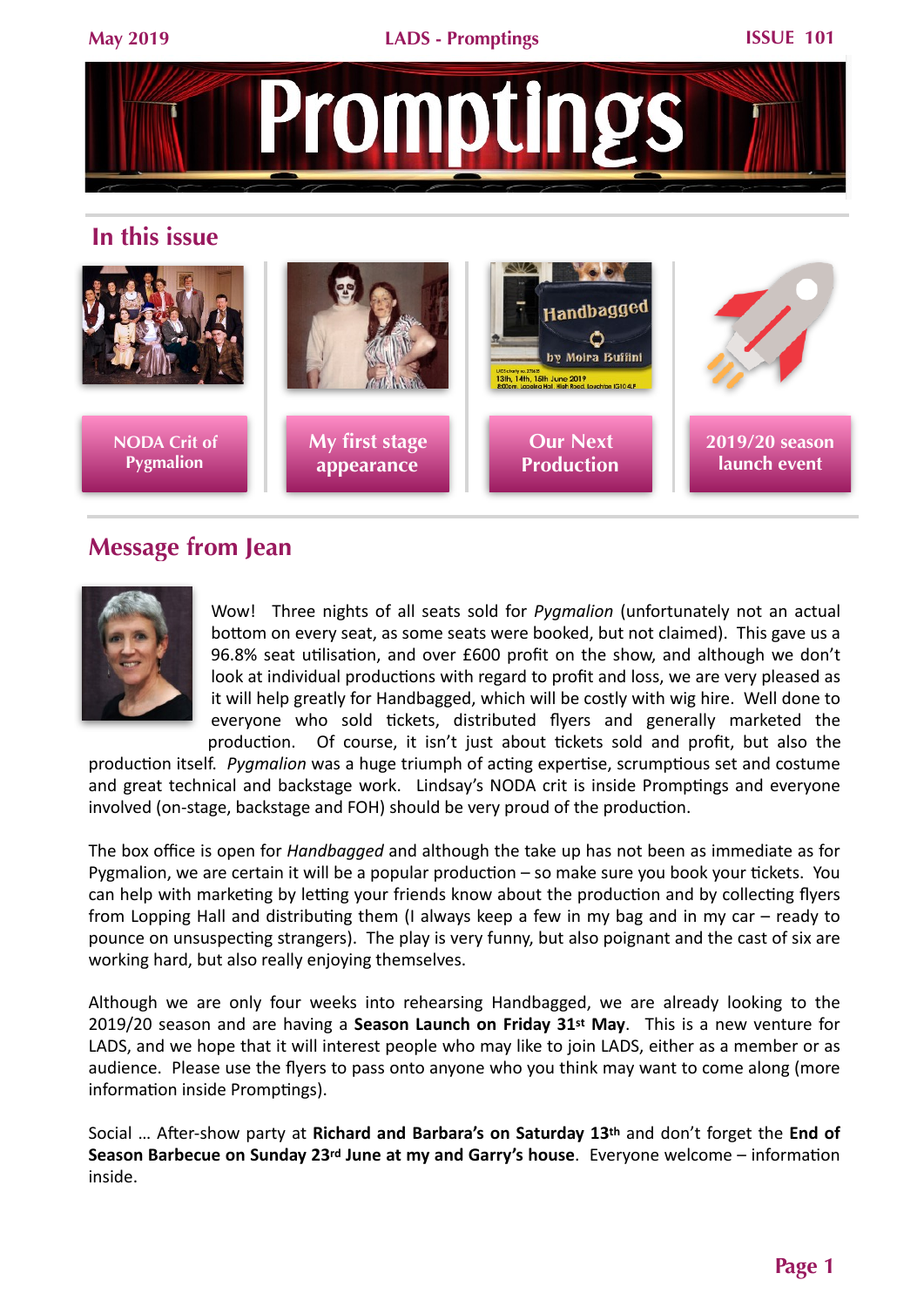# **Dates for your diary**

| 31 <sup>st</sup> May       | 2019/20 SEASON LAUNCH - 8pm in Buckleys, Lopping Hall             |
|----------------------------|-------------------------------------------------------------------|
| 9 <sup>th</sup> June       | Set up for <i>Handbagged</i> - 9.30am start                       |
| $13-15$ <sup>th</sup> June | Production nights for Handbagged                                  |
| 15 <sup>th</sup> June      | After show party – Richard and Barbara's house                    |
| $16th$ June                | Set down – 10am start                                             |
| $17th$ June                | Crit and curry - 7.30pm Small hall                                |
| $20th$ June                | Read through for <i>Pressure</i> , the 1st play of 2019/20 season |
| 23rd June                  | End of Season BBQ, from 1pm at Jean and Garry's                   |
| $1st$ July                 | AGM. 8pm Small hall                                               |
| 22 <sup>nd</sup> August    | Read through for Colder Than Here                                 |
|                            |                                                                   |



# **Members' News**

New members: We would like to welcome Lucy Craig to  $LADS'$  ranks  $-$  Lucy supported  $LADS$  at Pygmalion, and will hopefully will get involved in our 2019/20 season. We are actively looking for new members, as we have had so many move away over the last year, so please encourage people to come along to our Season Launch on Friday 31<sup>st</sup> May.

## **Jean x**

# **AGM**

Please come along and support us at our AGM on Monday  $1<sup>st</sup>$  July. This is your society and the AGM is the time we celebrate all we have achieved during the season. We spend an hour patting ourselves on the back and then retire to the Hollybush for drinks and chat. Come along ... I can assure you, it isn't a normal boring AGM! Val will be sending out the AGM notice and agenda and nomination forms at the end of May. 

# **Do You Remember?**

**10 years ago: June 2009:**  *A Laughing*  **Matter by April de Angelis.** Directed by Val Parker. Cast included: Iain Howland, Foster Barnett, John Haylett, Dan Cooper, Howard Platt, Christi Drew, Frances Dennis, Keri Jones, Tom Donoghue, David Stelfox, Jean Cooper, Eileen Stock, Roger Barker, Cathy Naylor, Jonica Brown



**5** years ago: June 2014: The Imaginary **Invalid by Moliere.** Directed by Wendy Butler. Cast included: Iain Howland, Karen Rogers, Lorna Redburn, Eileen Stock, Howard Platt, Roger Barker, Tom Donoghue, Charlotte Rogers, Nick Martin, Phil Postings, Martin Howarth, Foster Barnett

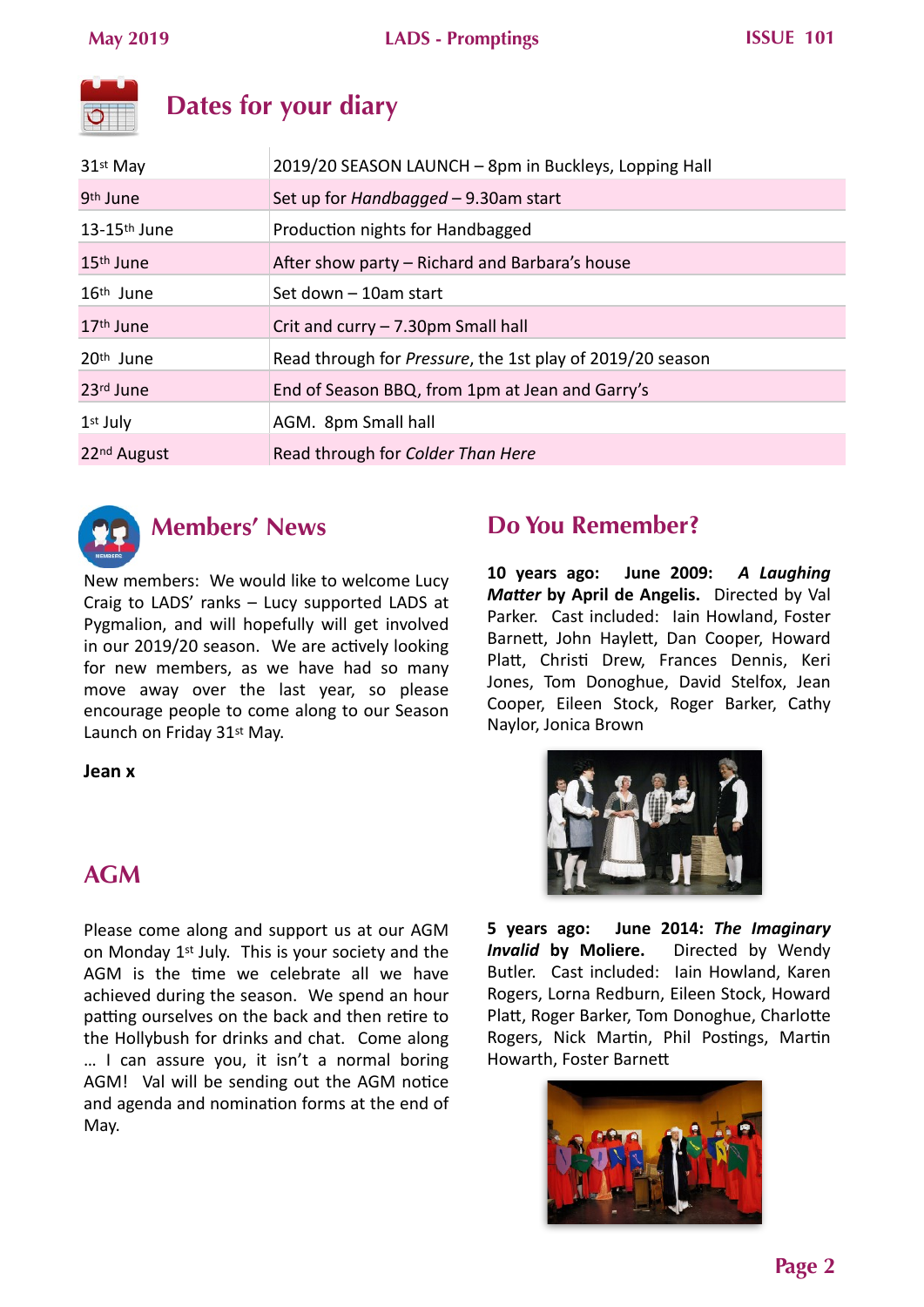# **End of season event**



Don't forget to put Sunday 23rd June in your diary!! It is an end of season barbecue at Jean and Garry's (28 Woodland Way, Woodford Green).

The sun WILL shine, the gazebo will be out, and there will be scrumptious foody delights for all and a few games along the way! Bring some drink to share. There will be a small charge of £3 per head to help towards the food. Everyone is welcome  $-$  friends and family  $-$  but let Jean know you're coming so everyone can be catered for: (jean.famcooper@btinternet.com or 07896910214). 

## **Launch Event for 2019/20 Season**

Please spread the word about our Season 2019/20 Launch. This is a new idea for LADS and with your help it will be a great way to attract new members as well as giving everyone a better idea about the plays we are doing next season. It will be from 8pm on Friday 31st May in *Buckley's*, Lopping Hall's newly refurbished bar. Please use the information attached and below to tell people about it - we want to reach out and raise the profile of LADS with the view of getting new audience and new members - right from the beginning of the season.

So if you have ever had a friend who has shown interest in your being a member of a drama society who has said "oh, I'd like to have a go at that" ... get them to come along. Or perhaps someone has said "that sounds like good fun, but I don't know what I could do" ... get them to come and find out.

We will be welcoming people with a drink and there will be displays and information about the society and the new season. We will also be having a couple of short talks: LADS and how you can get involved and how we choose plays. And also a short introduction to the plays for next season. 

Please be proud of your society and get others involved!! 

# **Handbagged**







We are only a few weeks into rehearsal but thanks to the cast being well ahead with their line learning, we've been able to make excellent progress and equally importantly, we're all having a huge amount of fun. Although it's early days I'm confident that the play will be both extremely funny and heartbreakingly poignant. Despite the inevitable political content, "Handbagged' is a play about relationships rather than politics and the cast are developing some wonderful characters to illustrate this fascinating period of modern history.

Please do all you can to sell tickets and support what promises to be a fantastic end to our season. 

**Cathy**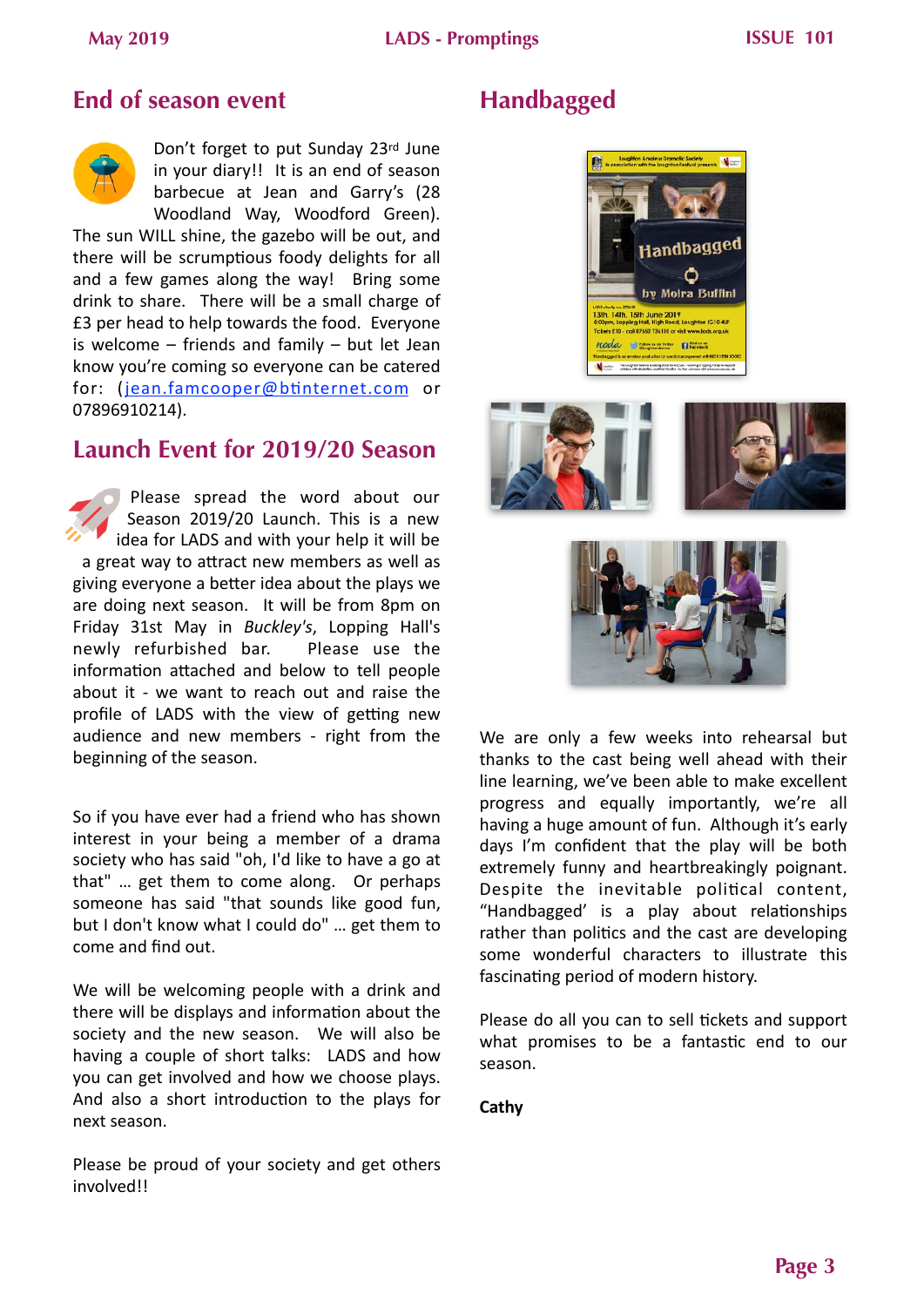# **NODA crit for Pygmalion**

Thank you for inviting me to your production of Pygmalion. I was delighted to be able to attend. The story is well known, not least for its romanticised musical version, My Fair Lady. Having played the role of Eliza many many years ago. I was familiar with a lot of the text which seemed to be the same. I was so looking forward to seeing this on stage and I was not disappointed. 

### **Choice of Play:**

I totally understand the choosing of this play with 14 parts of varying size, a good cross section of male and female parts, and a well written script. The scene changes could have caused a great deal of problems but you seemed to simply accommodate these effortlessly. 

### **Production:**

The play was first performed in London in 1914 and the play was set a little earlier. This production had great depth and thoughtful direction with a simple, but effective, cleverly thought through set.

## **Continuity:**

The play moved quickly and effortlessly along. There was one hiccup with loss of words and an incorrect name for someone but these were minor things and quickly forgotten.



#### Director:

Jean Cooper directed this wonderful piece and, to me, it was a study in how to do so. Each character seemed to have been choreographed. There were no snarl ups, or overcrowding: everyone had their space in which to perform and it just worked beautifully. Each character knew precisely what their job was and how to do it. I really marvelled at how seamless the whole play was from beginning to end. This, on the whole, appeared to be a very experienced cast and one, I am sure, you enjoyed working with. 



### **Principals:**

**Eliza Doolittle** was played by Sarah Hudson. A huge role and one that is coveted by many. It is demanding, not least because of its size, but also the consistent cockney accent, then posh with cockney interjections which decreases as the play goes on. You captured Eliza at every turn. You portrayed a cheeky playful cockney attitude at the beginning, coupled with seeing an opportunity not to be missed. It was almost possible to see the cogs whirring round in your mind as to your next move and that was relayed to the audience. It seems so minor but, I would have liked you to have been a little more dishevelled in the opening scenes until Mrs. Pearce got hold of you, but as I said this was so minor given the rest of your performance. I so enjoyed the first scene in Mrs. Higgins' drawing room. Your timing and annunciation were spot on and even though we all knew what was coming, we waited with baited breath, having been titillated by you until led to the climax 'Walk? Not bloody likely'. Your expressionless face whilst expounding about your family was superb until we reached the denouement which you timed brilliantly. Moving through the play your fondness for Higgins was cloaked, very cloaked and it was clear yours was a business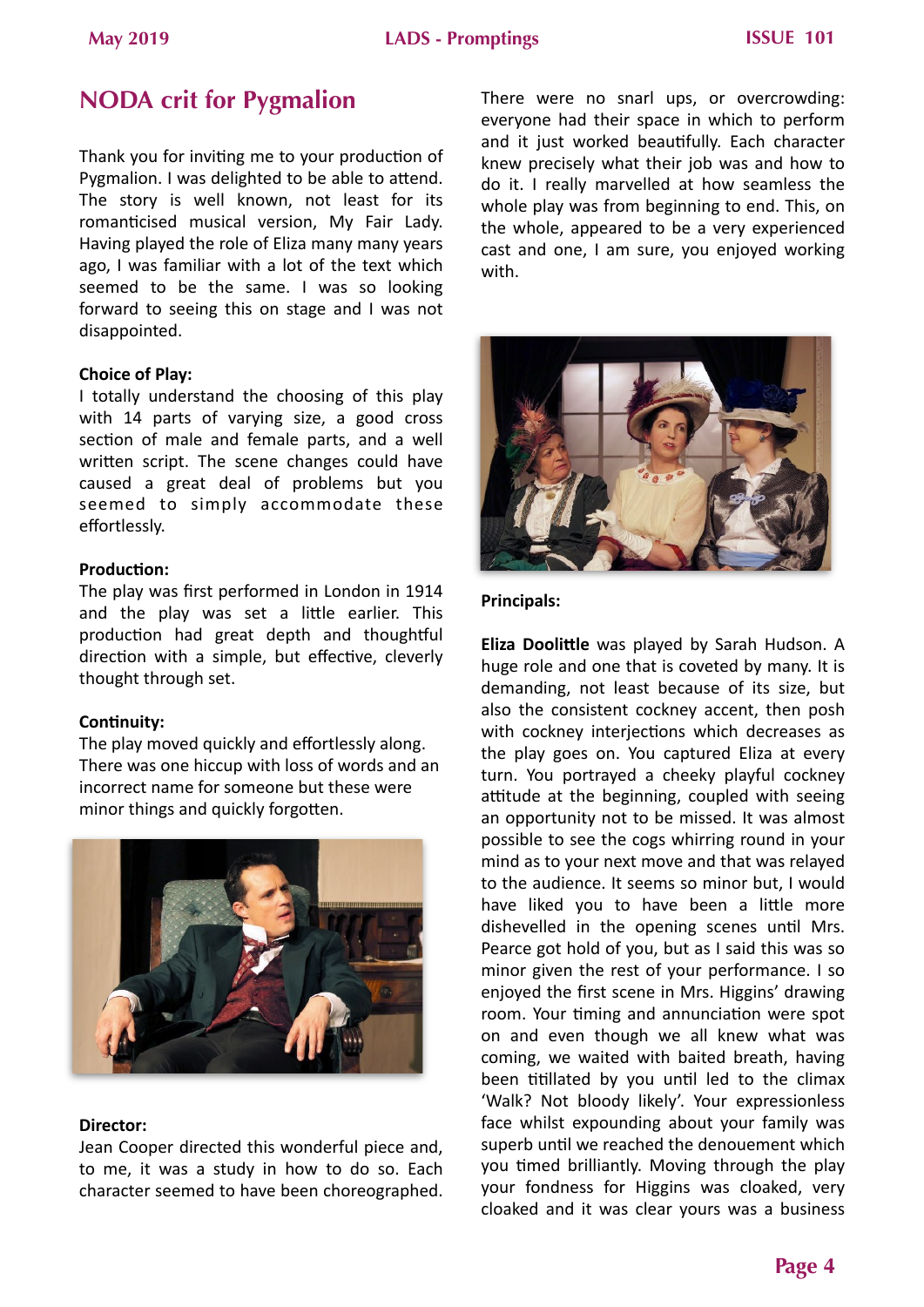## **May 2019 LADS - Promptings ISSUE 101**

arrangement rather than a romantic one, which I understand from the programme notes is exactly what Shaw had written. You moved from the cockney sparrow effortlessly to the charming, well groomed aspiring Eliza, not only in accent, but also physically. You scrubbed up well and your countenance matched. Yours was a great performance and although I know

you were suffering from a throat infection we, the audience, would never have known.



Very many congratulations.

**Professor Higgins** was played by Christian Mortimer. Congratulations to you. What a tour de force. Your quick, fast talking, energy filled and, exhausting, performance was something to watch. You, to me, really got under the skin of this character as Shaw had wanted and hydrated it in a way I had not previously seen. Although your delivery was fast, I understood and could hear every word. You wove into your portrayal idiosyncrasies that one might imagine Higgins would have and maintained them throughout, adeptly strutting about the stage but never getting in the way of others (nor they of you). Your characterisation could have irritated but it didn't and worked so well as a juxtaposition to Colonel Pickering. The relationship you developed with each character was plausible and almost palpable, particularly with the Colonel and your mother, Mrs. Higgins. I really do feel you managed, as the programme notes say, to portray Higgins as a likeable tyrant and bully. You were so caught up in the end result, that how to get there didn't really matter. Congratulations.

**Colonel Pickering** was played by Howard Platt. What a suave, sartorially elegant Colonel you were. A real foil to Christian Mortimer's Higgins. Your measured delivery and steadfast composure was wonderful to watch. Your relationship with Higgins felt true and profound. Again all your dialogue could be heard clearly and your considerable experience shone through with your effortless moves and complete security in your own ability. I would have liked a bit more sympathy from Pickering towards Eliza but that was more from the written word than characterisation. Very well done on a memorable performance, you were in no way a second string to Higgins as can often



be the case.

**Alfred Doolittle** was played by Graham Milne. This is also a role with many long speeches, particularly the beginning of the second half. The perfect Doolittle, 'he's a stereotype of a bombastic barfly...with an oratorical twist'. Not surprisingly I couldn't have put it better than Shaw. You were clearly spoken and you looked the part, again perhaps a smudge here and there on the face and hands would have looked good but I am splitting hairs. You completely understood your character and  $I$  particularly liked your moment (well, several) when expounding about winning all the money cleverly, unwittingly, emphasizing the very reason why you had won. Congratulations!

**Mrs Higgins** was played by Karen Rogers. Another well formed and carefully thought through characterisation. Karen looked the part and easily retained her composure whilst dealing with the chaoticness of her son and his idiosyncrasies. You were sophisticated, strong, elegant and like everyone else in this play, we could hear every word.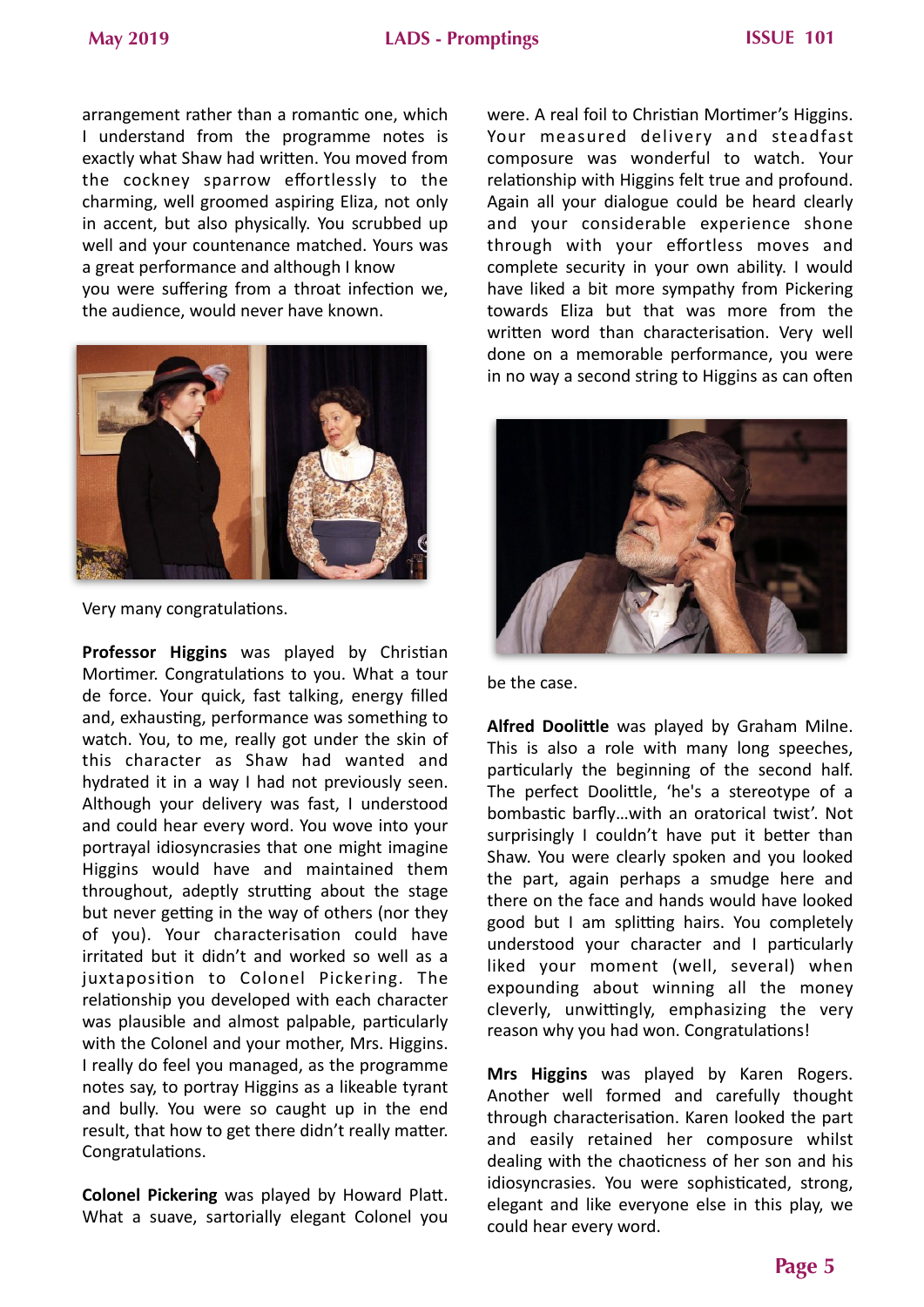**Mrs Eynesford-Hill** was played by Wendy Butler. I really enjoyed your interpretation of the financially strapped Mrs Eynesford-Hill. You were upper class (without being snooty) approachable, and likeable. Your delivery was clear and well timed and you very much looked that part. The relationship with your children was delightful and you appeared to be every bit the family.



**Clara Eynesford-Hill** was played by Lizzie Tucker. A lovely fresh joyful performance. A bit of a double act with her mother not understanding the lack of family wealth whilst pursuing the upper class life. Your clear delivery was excellent. Mrs. Pearce was played by Val Jones. An accomplished performance which I enjoyed very much. You were dour and stern with a soft centre. Your delivery was excellent and the maintenance of your Scottish accent was first rate. 



**Parlourmaid** was played by Cathy Naylor. Again a lovely portrayal of a working maid in a posh house. 

**Freddy Eynesford Hill** was played by Marcel Kay. A much smaller role than in the musical version. You looked very smart and you fitted in well with your mother and sister.

#### **Costumes:**

The costumes were superb, well thought through and of the period. Wigs sand jewellery were of the period and enhanced the whole production.



#### **Set and Props:**

The set was designed and built by Garry Cooper. The set for me was a triumph. The Portico of St Paul's worked so well. I watched with baited breath as to how the columns would be dealt with but it was so cleverly designed with the top part being reeled upwards and the columns being taken off. The transition to the second act was smooth and cleverly done with members of the cast and stage crew all dressed in black LADS polos. It was like watching a ballet, each piece of furniture having is precise position and each member of the crew knowing precisely where to go. There were no collisions or hold ups. However, it was the change from Higgins Laboratory to Mrs Higgins Drawing Room which left me open mouthed. The whole set changed from a masculine dark room to a lovely light feminine drawing room with flats being swung round to reveal a recessed area, a garden room and lovely light decoration. It was all so very clever.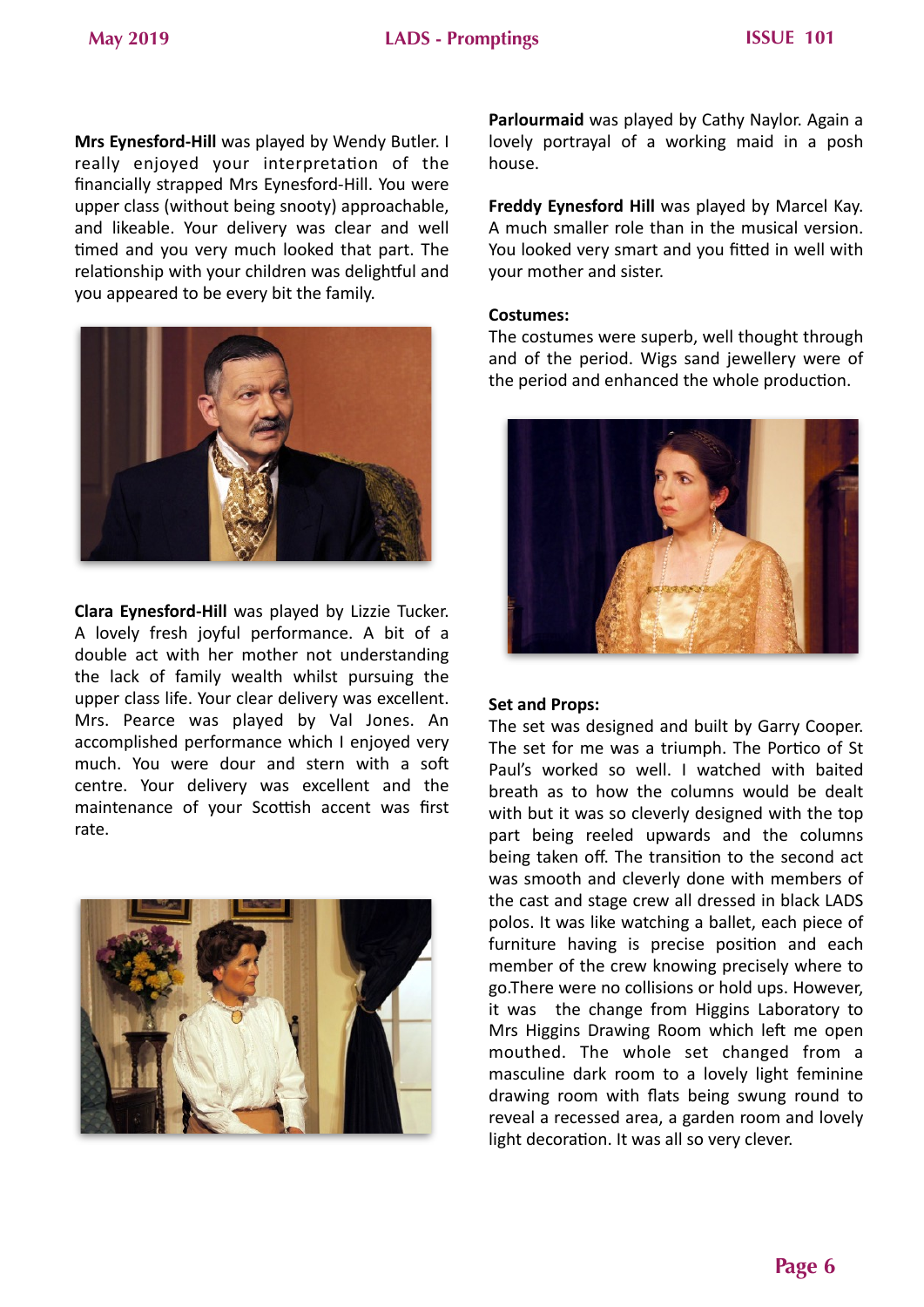### **Lighting & sound:**

The lighting and sound were well operated and without hitch. The incidental music was well chosen but unobtrusive. Congratulations to Sarah Biggs in her operation.

### **Front of House:**

Again, I enjoyed a warm welcome meeting Jean Cooper once more.

### **Programme:**

The programme was well laid out, easy to read and had interesting notes regarding Shaw, his views and the play. I enjoy looking at the photos of the cast and seeing how they look in "real life"! The NODA insignia was on the front cover as usual. 

#### General:

I really enjoyed coming along to LADS once more. Thank you for inviting me. I hope the rehearsals for Handbagged are going well.

## **My first stage experience - Val Jones**



I appeared on stage for the first time because I did poorly in my Latin exam at the end of my first year in secondary school. Let me explain...

When I started secondary school, back in the olden days, you worked your way through from the 1<sup>st</sup> form up to  $6<sup>th</sup>$  form (none of this year 7, 8, 9 etc. stuff). I got into my local grammar school (yes, it was that long ago) and Latin was a compulsory subject for the first 3 years. At the end of the  $1<sup>st</sup>$  year we were tested and then put into sets for the  $2^{nd}$  and  $3^{rd}$  year. I did not do well in my Latin exam and ended up in the bottom set. Sensibly the school recognised that pupils in this set were not going to flourish linguistically. So, they decided to spend the next 2 years teaching us about the ancient civilisations of Rome and Greece instead. Learning about the ancient Roman way of life, (houses, clothing, hairstyles, food, education, past times, social and political structures) with the odd Latin word thrown in, to maintain the pretence that we were studying the language, suited me far better. I loved it.

In the 3rd year we moved onto ancient Greece. Of course, as part of the study of ancient Greek culture we had to cover Greek drama. Our enlightened teacher decided that the best way to help us learn about Greek drama was for us to read and perform an actual play. She wanted to do a comedy rather than tragedy and there was only one surviving ancient Greek comedy -Dyskolos by Menander (it translates as *The Grouch* or *The Curmudgeon*). I was given a leading part. I went to an all girls school so we did gender blind casting decades before it became trendy in the West End. I was cast as Sostratos, a young man who, thanks to the interference of the god Pan, falls in love with the grumpy old man's daughter. The play is about how Sostratos manages to deceive the grump. and court and marry his daughter. We performed the play in the school hall in front of proud parents, friends, other pupils and teachers. Our teacher was a language specialist, not a drama teacher. At that time there was no active drama group/club in my school and no staff members had an interest in it. So the set and staging was probably non existent and the production was all very basic and low key. However, I threw myself into the role and thoroughly enjoyed the experience. Sadly, there is no photographic evidence to share with you.

So. That was it for a while. At the time I was not aware of any opportunities locally for someone of my age. My school continued not to take drama seriously as a performing art. We just had to study the texts academically.

However, doing that play gave me the bug and 18 months later I got the opportunity to go on a 3 week long residential drama course run by my local education authority in the summer holidays. Again this was in the good old days, when local authorities had a far greater